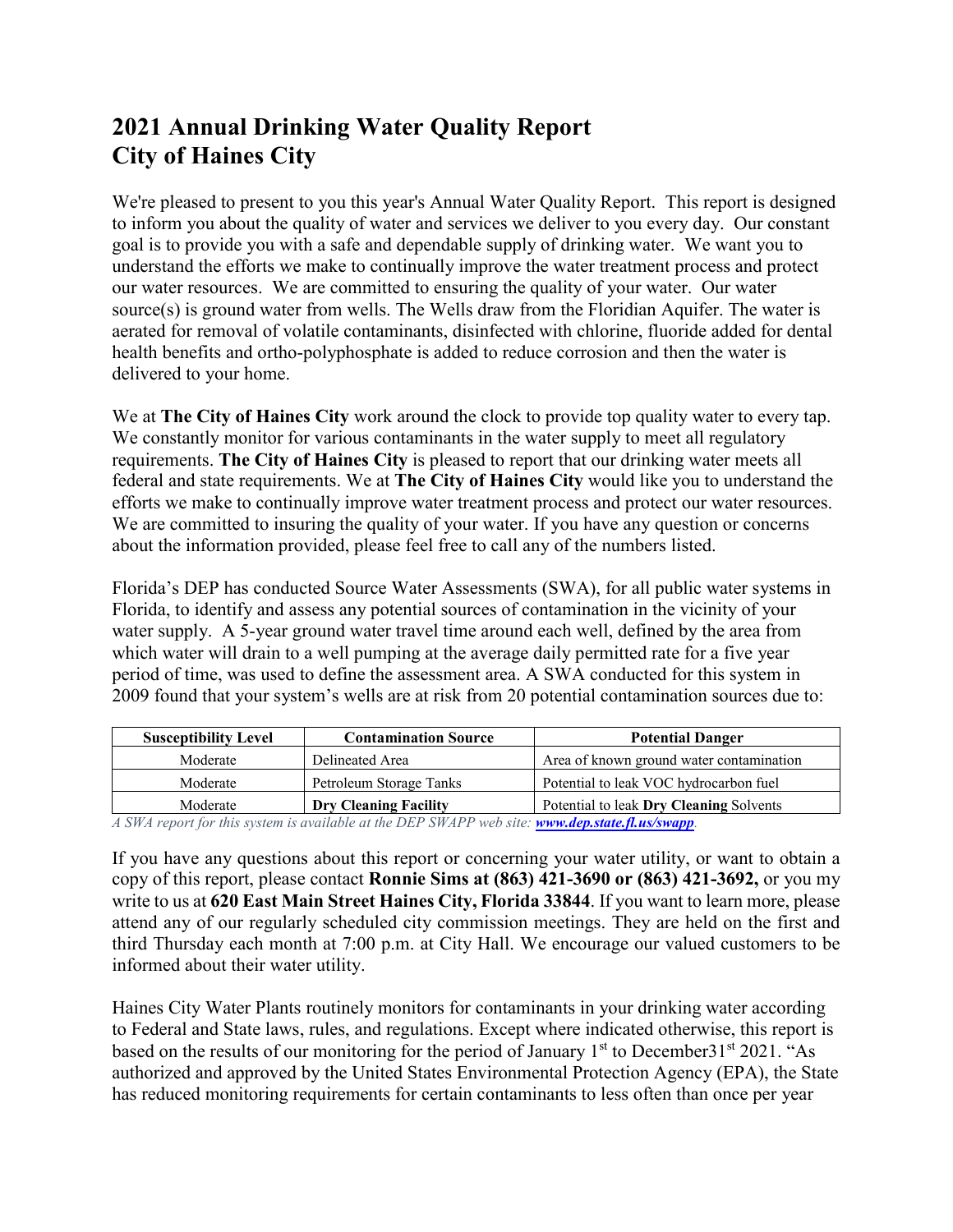because the concentrations of these contaminants are not expected to vary significantly from year to year. For contaminants not required to be tested for in 2019, test results are for the most recent year tested.

# **Water Quality Test Results**

In the table below, you may find unfamiliar terms and abbreviations. To help you better understand these terms we've provided the following definitions:

- Maximum Contaminant Level or MCL: The highest level of a contaminant that is allowed in drinking water. MCLs are set as close to the MCLGs as feasible using the best available treatment technology.
- Maximum Contaminant Level Goal or MCLG: The level of a contaminant in drinking water below which there is no known or expected risk to health. MCLGs allow for a margin of safety.
- Action Level (AL): The concentration of a contaminant which, if exceeded, triggers treatment or other requirements that a water system must follow.
- Maximum residual disinfectant level or MRDL: The highest level of a disinfectant allowed in drinking water. There is convincing evidence that addition of a disinfectant is necessary for control of microbial contaminants.
- Maximum residual disinfectant level goal or MRDLG: The level of a drinking water disinfectant below which there is no known or expected risk to health. MRDLGs do not reflect the benefits of the use of disinfectants to control microbial contaminants.
- "ND" means not detected and indicates that the substance was not found by laboratory analysis.
- Parts per billion (ppb) or Micrograms per liter  $(\mu g/l)$  one part by weight of analyte to 1 billion parts by weight of the water sample.
- Parts per million (ppm) or Milligrams per liter  $(mg/1)$  one part by weight of analyte to 1 million parts by weight of the water sample.
- Picocurie per liter  $(pCi/L)$  measure of the radioactivity in water.
- "N/A" means not apply.

| Contaminant<br>and Unit of<br><b>Measurement</b>      | Dates of<br>sampling<br>(mo./yr.) | MCL<br><b>Violation</b><br>Y/N | Level<br>Detected** | Range<br>of<br><b>Results</b> | <b>MCLG</b>    | MCL | <b>Likely Source of Contamination</b> |
|-------------------------------------------------------|-----------------------------------|--------------------------------|---------------------|-------------------------------|----------------|-----|---------------------------------------|
| Alpha emitters<br>(pCi/L)                             | 3/17                              | N                              | 2.7                 | $ND-1.0$                      | $\overline{0}$ | 15  | Erosion of natural deposits           |
| Radium $226 +$<br>228 or combined<br>Radium $(pCi/L)$ | 3/17                              | N                              | 1.3                 | $0.6 - 1.9$                   | $\theta$       |     | Erosion of natural deposits           |
| Uranium $(\mu g/L)$                                   | $1/8$ -<br>12/08                  | N                              | 2.3                 | $2.3 - 2.3$                   | $\theta$       | 30  | Erosion of natural deposits           |

### **Radiological Contaminants**

\*\* Results in the Level Detected column for radiological contaminants, inorganic contaminants are the highest result at any of the sampling points.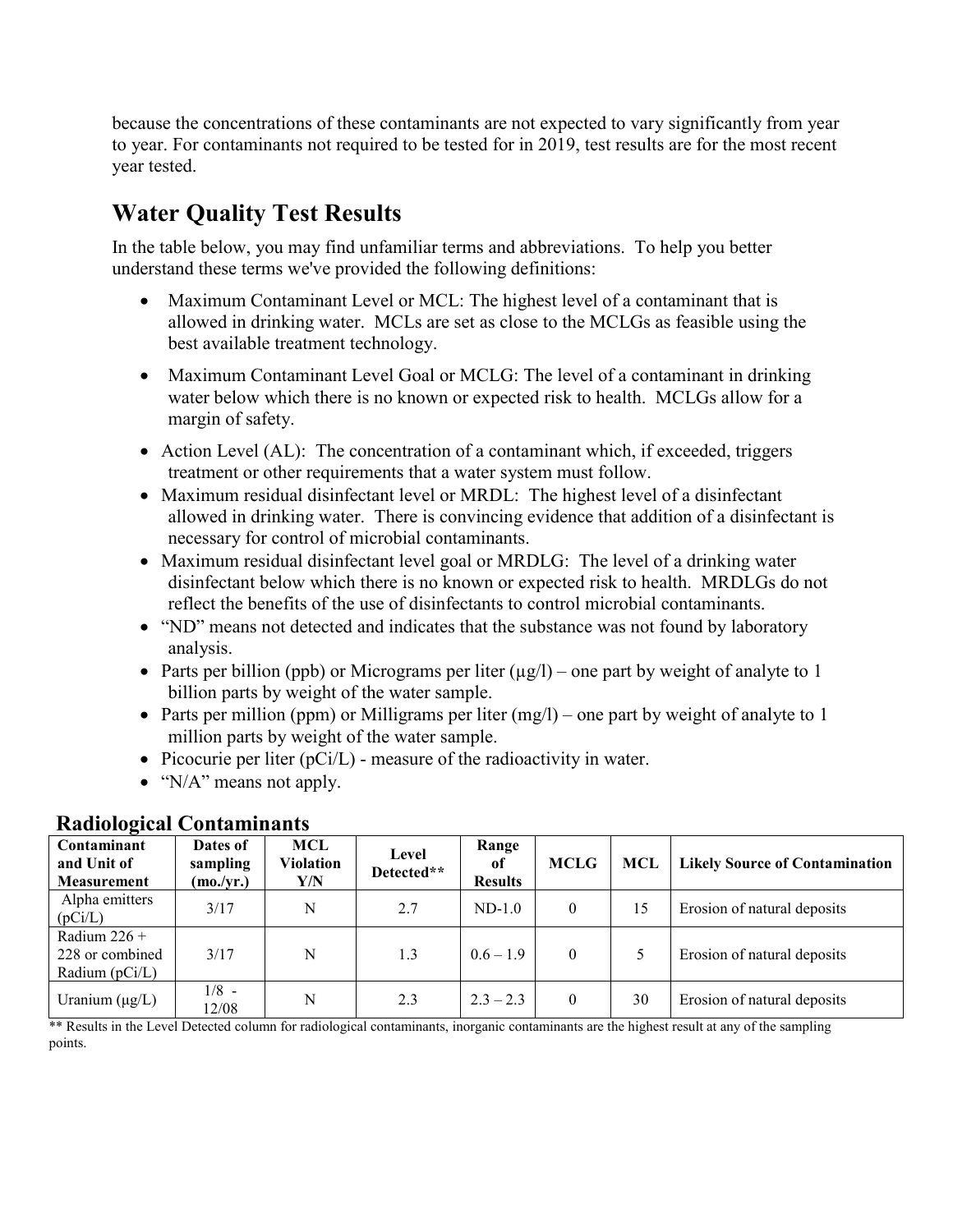#### **Inorganic Contaminants**

| $\cdot$<br>Contaminant<br>and Unit of<br><b>Measurement</b> | Dates of<br>sampling<br>(mo./yr.) | MCL<br><b>Violation</b><br>Y/N | Level<br>Detected** | Range<br><sub>of</sub><br><b>Results</b> | <b>MCLG</b>    | <b>MCL</b> | <b>Likely Source of Contamination</b>                                                                                                                                                   |
|-------------------------------------------------------------|-----------------------------------|--------------------------------|---------------------|------------------------------------------|----------------|------------|-----------------------------------------------------------------------------------------------------------------------------------------------------------------------------------------|
| Barium (ppm)                                                | $01/17-$<br>12/17                 | N                              | 0.0183              | $0.017 -$<br>0.0186                      | $\overline{2}$ | 2          | Discharge of drilling wastes;<br>discharge from metal refineries;<br>erosion of natural deposits                                                                                        |
| Fluoride (ppm)                                              | $01/21 -$<br>12/21                | N                              | 0.65                | $0.20 -$<br>0.69                         | 4              | 4.0        | Erosion of natural deposits;<br>discharge from fertilizer and<br>aluminum factories. Water<br>additive which promotes strong<br>teeth when at optimum levels<br>between 0.7 and 1.3 ppm |
| Sodium (ppm)                                                | $01/17-$<br>12/17                 | N                              | 23.4                | $18.1 -$<br>23.8                         | N/A            | 160        | Salt water intrusion, leaching<br>from soil                                                                                                                                             |

\*\* Results in the Level Detected column for radiological contaminants, inorganic contaminants are the highest result at any of the sampling points.

### **Stage 2 Disinfectants and Disinfection By-Products**

**Chlorine**: Level Detected is the 2021 monthly average for residual Chlorine; Range of Results is the range of 2021 average monthly Chlorine residual level results (lowest to highest) at the individual sampling sites. **TTHMs** and **HAA5s**: Level Detected is the 2021 quarterly (or running annual) average: Range of Results is the 2021 results (lowest to highest) at the individual sampling sites.

| Disinfectant or<br>Contaminant<br>and Unit of<br><b>Measurement</b> | Dates of<br>sampling<br>(mo./yr.) | <b>MCL</b> or<br><b>MRDL</b><br><b>Violation</b><br>Y/N | Level<br><b>Detected</b> | Range of<br><b>Results</b> | <b>MCLG</b><br>or<br><b>MRDLG</b> | <b>MCL</b> or<br><b>MRDL</b> | <b>Likely Source of</b><br>Contamination     |
|---------------------------------------------------------------------|-----------------------------------|---------------------------------------------------------|--------------------------|----------------------------|-----------------------------------|------------------------------|----------------------------------------------|
| Chlorine (ppm)                                                      | $01/21-$<br>12/21                 | N                                                       | 1.02                     | $0.36 - 2.17$              | <b>MRDLG</b><br>$=4$              | $MRDL =$<br>4.0              | Water additive used to<br>control microbes   |
| Haloacetic<br>Acids (five)<br>$(HAA5)$ (ppb)                        | $01/21 -$<br>12/21                | N                                                       | 31.3                     | 27.2-54.5                  | <b>NA</b>                         | $MCL = 60$                   | By-product of drinking<br>water disinfection |
| TTHM [Total<br>trihalomethanes]<br>(ppb)                            | $01/21 -$<br>12/21                | N                                                       | 46.1                     | 45.0-63.4                  | <b>NA</b>                         | $MCL = 80$                   | By-product of drinking<br>water disinfection |

City of Haines City performed UCMR4 testing in 2021 and found no exceedance of any water standards that was tested.

Inadequately treated water may contain disease-causing organisms. These organisms include bacteria, viruses, parasites, which can cause symptoms such as nausea, cramps, diarrhea, and associated headaches.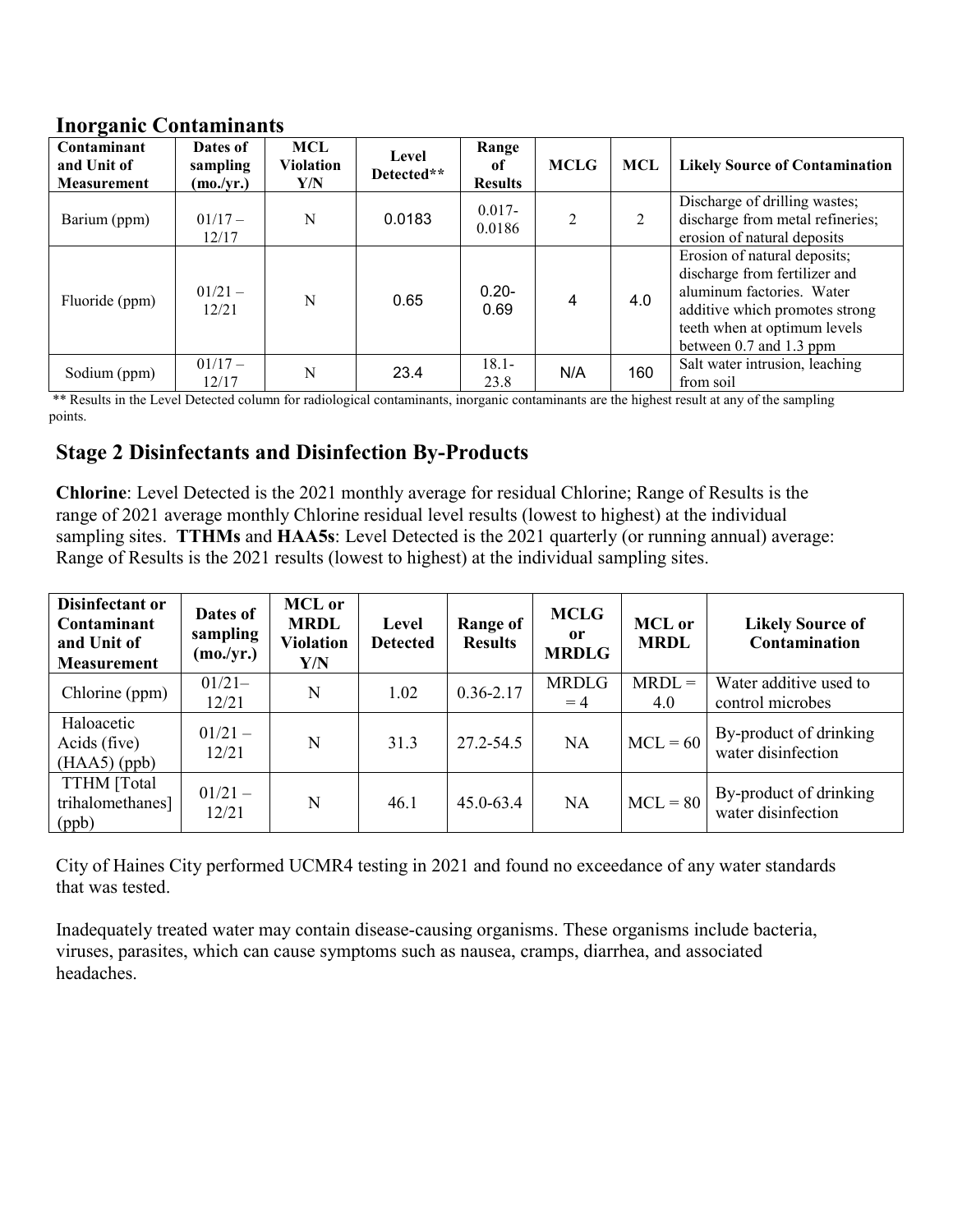### **Lead and Copper**

| Contaminant<br>and Unit of<br><b>Measurement</b> | Dates of<br>sampling<br>(mo./yr.) | AL.<br><b>Exceeded</b><br>(Y/N) | 90th<br>Percentile<br><b>Result</b> | No. of<br>sampling<br>sites<br>exceeding<br>the AL | <b>MCLG</b> | AL<br>(Action<br>Level) | <b>Likely Source of</b><br>Contamination                                                                        |
|--------------------------------------------------|-----------------------------------|---------------------------------|-------------------------------------|----------------------------------------------------|-------------|-------------------------|-----------------------------------------------------------------------------------------------------------------|
| Copper (tap<br>water) (ppm)                      | $06/17-$<br>09/17                 | N                               | 0.513                               |                                                    | 1.3         | 1.3                     | Corrosion of household<br>plumbing systems; erosion of<br>natural deposits; leaching<br>from wood preservatives |

If present, elevated levels of lead can cause serious health problems, especially for pregnant women and young children. Lead in drinking water is primarily from materials and components associated with service lines and home plumbing. The City of Haines City is responsible for providing high quality drinking water, but cannot control the variety of materials used in plumbing components. When your water has been sitting for several hours, you can minimize the potential for lead exposure by flushing your tap for 30 seconds to 2 minutes before using water for drinking or cooking. If you are concerned about lead in your water, you may wish to have your water tested. Information on lead in drinking water, testing methods, and steps you can take to minimize exposure is available from the Safe Drinking Water Hotline or at [http://www.epa.gov/safewater/lead.](http://www.epa.gov/safewater/lead)

The sources of drinking water (both tap water and bottled water) include rivers, lakes, streams, ponds, reservoirs, springs, and wells. As water travels over the surface of the land or through the ground, it dissolves naturally occurring minerals and, in some cases, radioactive material, and can pick up substances resulting from the presence of animals or from human activity.

## **Source Water Contaminants**

Contaminants that may be present in source water include:

- Microbial contaminants, such as viruses and bacteria, which may come from sewage treatment plants, septic systems, agricultural livestock operations, and wildlife.
- Inorganic contaminants, such as salts and metals, which can be naturally-occurring or result from urban stormwater runoff, industrial or domestic wastewater discharges, oil and gas production, mining, or farming.
- Pesticides and herbicides, which may come from a variety of sources such as agriculture, urban stormwater runoff, and residential uses.
- Organic chemical contaminants, including synthetic and volatile organic chemicals, which are by-products of industrial processes and petroleum production, and can, also, come from gas stations, urban stormwater runoff, and septic systems.
- Radioactive contaminants, which can be naturally occurring or be the result of oil and gas production and mining activities.